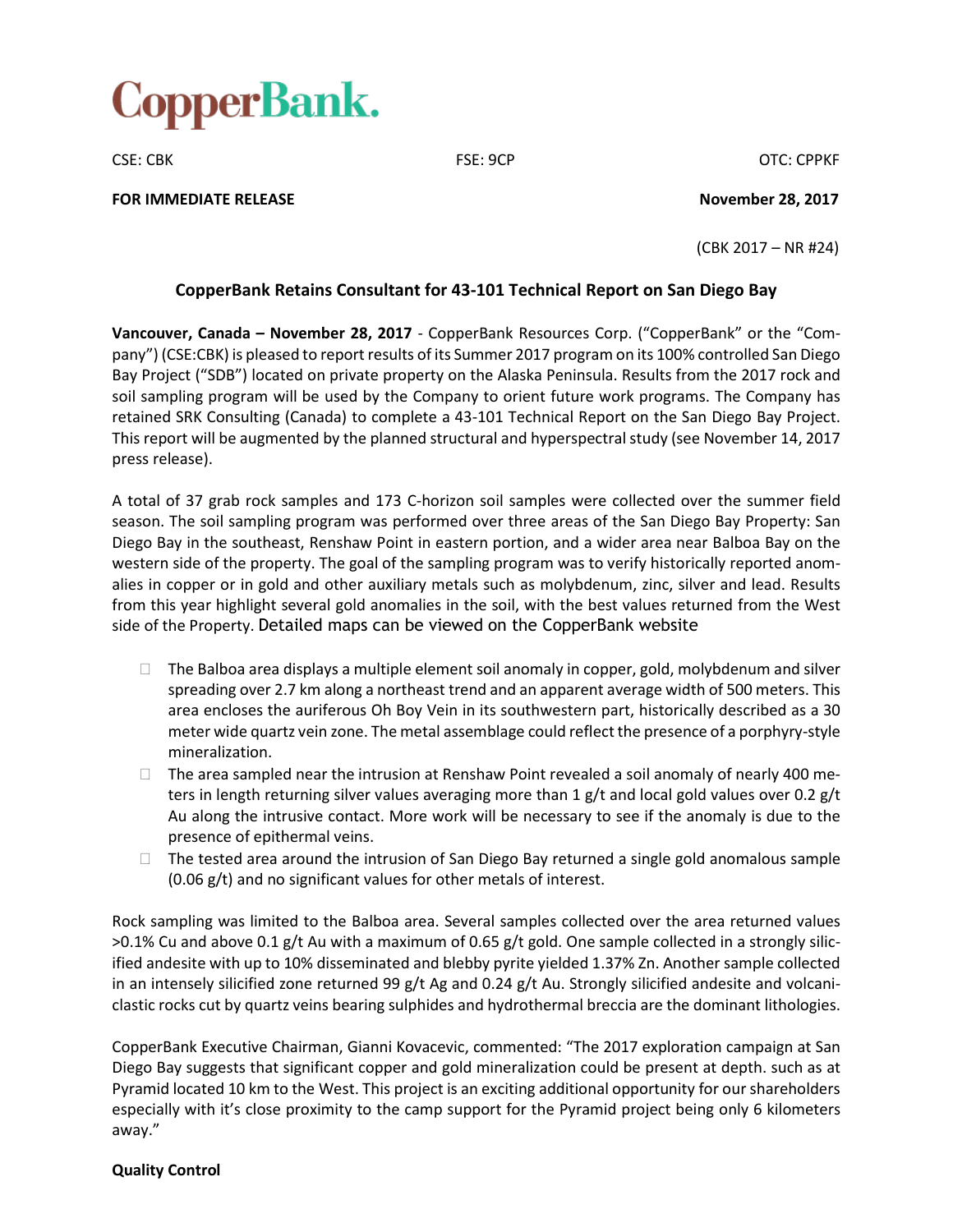All samples collected during the 2017 drilling program are pulverized at the ALS Fairbanks facilities then pulps are sent to ALS Minerals Laboratories in Reno, NV. All pulps are analyzed by a 4 acid multi-element analysis for 61 elements by ICP-AES method and assayed for Au by standard atomic absorption spectrometry (Au-AA23) following the fusion by fire-assay of a 30 gram sample. Samples returning copper values higher than 1% are re-analyzed in Vancouver by ICP-AES following a four-acid digestion and those exceeding 1 g/t gold by gravimetric finish (Au-GRA21). No control samples, other than those inserted by the lab, were introduced within in the surface sample sets.

## **About San Diego Bay**

The San Diego Bay project is located on private property and covers an area of 170 square kilometers with the subsurface controlled by The Aleut Corporation, an Alaska Native-owned corporation. The lithologies are dominated by Tertiary andesitic porphyritic lava flows and volcaniclastic rocks, minor dacite and rhyolite overlying Tertiary sedimentary rocks and several felsic porphyritic intrusions. Alteration composed of iron oxides is characterized by a distinct colour anomaly over several tens of square kilometers. Goldand copper-bearing quartz veins and areas of highly clay, sericite, and silica altered andesitic rocks are noted from historic explorations programs with reported values of up to 4 g/t Au and copper values as high as 16% Cu; pan concentrate sediments in the area also returned several copper (up to 0.24% Cu) and gold (up to 10 g/t Au) anomalies. Epithermal gold and copper porphyry mineralization will be the target of the future exploration programs.

This press release was prepared by Brigitte Dejou, P.Eng and a Qualified Person as defined by NI 43-101.

For more information on CopperBank Resources visit our website at www.copperbankcorp.com

Contact Gianni Kovacevic, President and Executive Chairman of CopperBank, at:

Address: Suite 1500, 409 Granville Street, Vancouver, BC V6C 1T2 Tel: 604-889-0852 E-mail: gk@copperbankcorp.com Website: www.copperbankcorp.com

CopperBank is a Canadian exploration mining company focused on energy related metal exploration in the United States of America.

The Company trades on the Canadian Securities Exchange – CSE under the symbol "CBK".

## Advisory Regarding Forward-Looking Statements

Certain information in this release constitutes forward looking statements or information ("forward-looking statements") under applicable securities laws and necessarily involves risks and uncertainties. Forward-looking statements included herein are made as of the date of this news release and, except as required by applicable law, CopperBank does not undertake any obligation to update or revise any of the forward-looking statements, whether as a result of new information, future events or otherwise. The *forward-looking statements contained in this document are expressly qualified by this cautionary statement. Forward-looking* statements relate to future events or future performance and reflect management of CopperBank's expectations or beliefs regarding future events. In certain cases, forward-looking statements can be identified by the use of words such as "plans", or "believes", or variations of such words and phrases or statements that certain actions, events or results "may", "could", "would", "might" or "will be taken", "occur" or "be achieved" or the negative of these terms or comparable terminology. Examples of forward-looking statements in this news release include, but are not limited to, statements with respect to the Company's ongoing review of its existing portfolio, the involvement of CopperBank in any potential divestiture, spin-out, partnership or other transactions involving the Company's portfolio assets, and the ability of the Company to complete any such transactions, the ability of CopperBank to enter into transactions that will ultimately enhance shareholder value, and potential future work or activities in